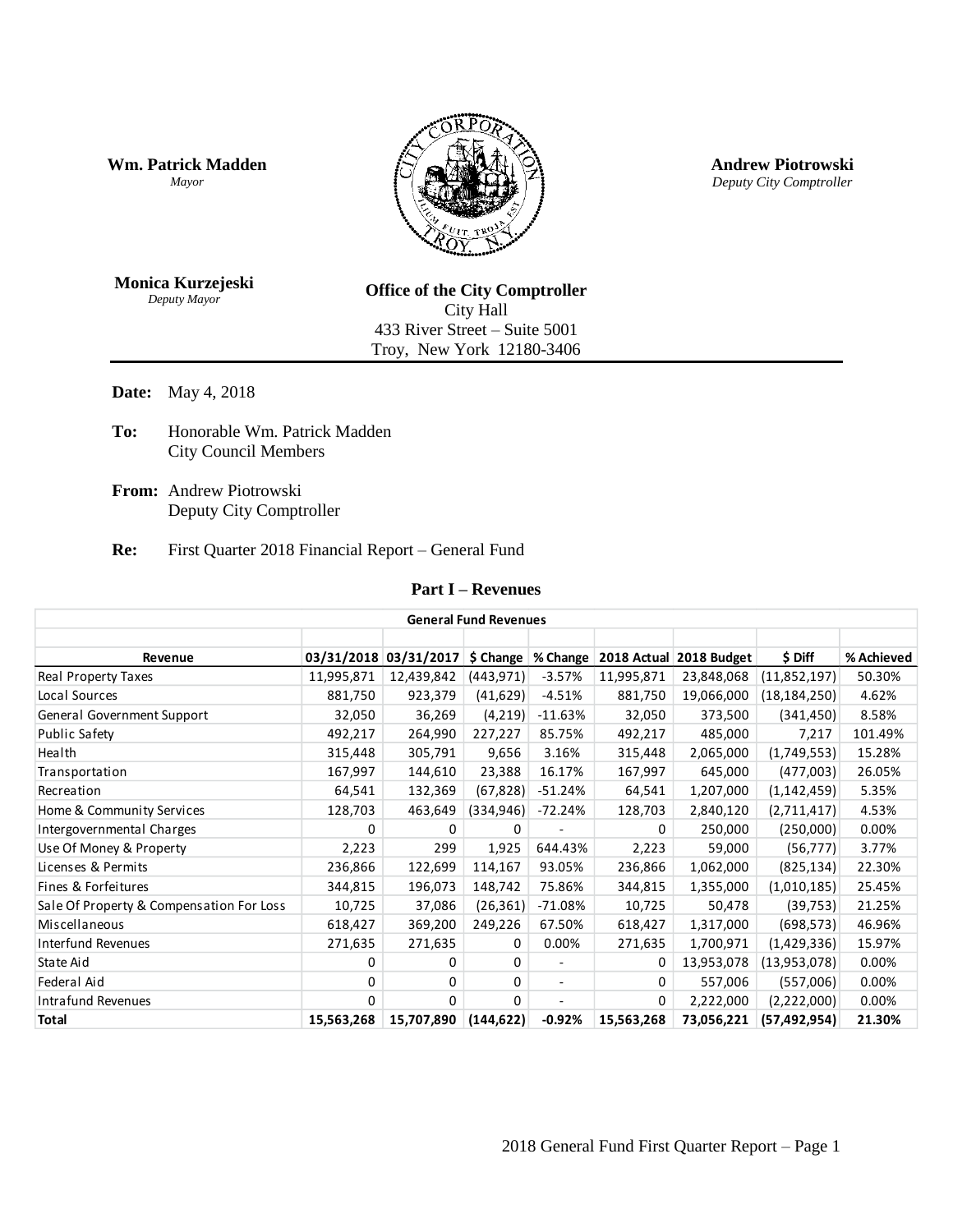Revenues in the General Fund totaled \$15,563,268 as of March 31, 2018, which amounts to 21.30% of the 2018 budgeted total. Total revenues decreased by 0.92%, or approximately \$144,000, in comparison to the three month total of 2017.

Seasonality has a tremendous impact on the revenue recognition in the General Fund. Items such as property taxes are paid in two installments, one in January and the second in July, therefore receiving a significant portion of revenue in the first quarter. First quarter sales tax however is not received until the second quarter of the fiscal year.

Real property tax collections were \$11,995,871 at the end of the first quarter in 2018, equaling 50.30% of the total revenue budgeted for. This is a decrease however of 3.57% from 2017, caused entirely on the collection rate. The City Comptroller's Office has already begun mailing letters to unpaid accounts and will closely monitor collections throughout the second quarter to see if it improves.

Revenues from Public Safety have already exceeded the amount budgeted for in 2018 with a three month actual total \$492,217. It is also an increase of \$227,000, or 85.75%, from the three month total of 2017. The cause of the increase is collections for vacant building fees in both the current year and also amounts relevied on to property taxes.

Recreation revenues totaled \$64,541 as of March 31, 2018, which is a decrease of \$67,828 from the three month total of 2017. The decrease is directly caused by the closure of the Knickerbacker Ice Rink in January 2018.

Revenue from Fines & Forfeitures has increased by \$148,742 in 2018, with a three month total of \$344,815. This increase has been caused by an increase in collections from traffic and parking fines.

The decrease in revenues from Home & Community Services is due to the recycling bills being due in March in 2017; whereas in 2018 the first installment of the garbage fee was due April  $30<sup>th</sup>$ .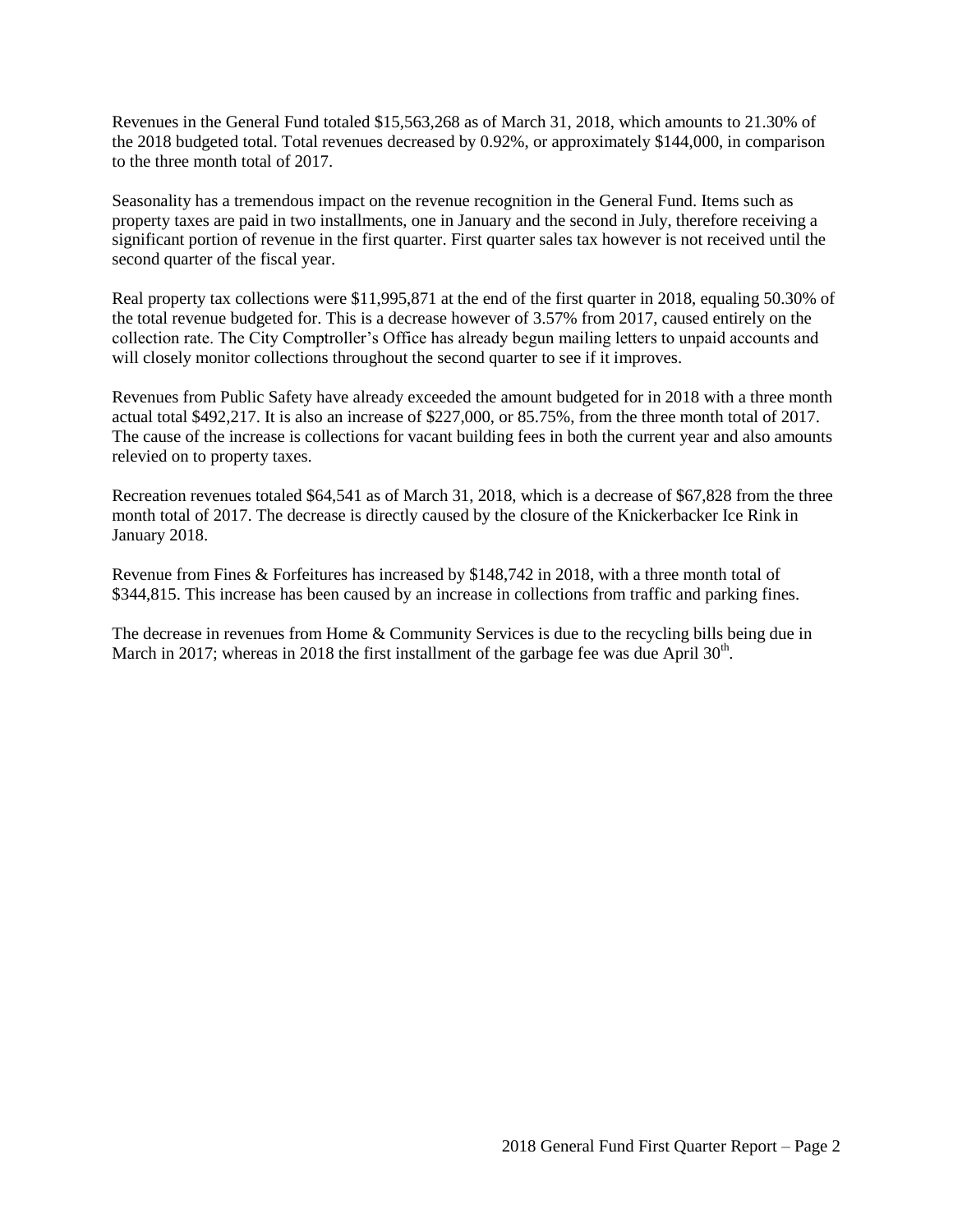# **Part II – Expenditures**

| <b>General Fund Expenditures</b>         |            |                        |           |                          |            |                                      |            |                 |
|------------------------------------------|------------|------------------------|-----------|--------------------------|------------|--------------------------------------|------------|-----------------|
|                                          |            |                        |           |                          |            |                                      |            |                 |
| <b>Expenditure</b><br>Code 1 - Salaries  |            | 03/31/2018 03/31/2017  | \$ Change |                          |            | % Change   2018 Actual   2018 Budget | \$ Rem     | % Expended      |
|                                          |            |                        |           |                          |            |                                      |            |                 |
| Permanent Salaries                       | 5,326,391  | 5,334,914              | (8,523)   | $-0.16%$<br>$-4.44%$     | 5,326,391  | 23,418,802                           | 18,092,411 | 22.74%<br>9.55% |
| <b>Temporary Salaries</b>                | 55,762     | 58,350                 | (2,588)   |                          | 55,762     | 583,874                              | 528,111    |                 |
| Overtime                                 | 34,303     | 8,828                  | 25,475    | 288.59%                  | 34,303     | 139,670                              | 105,367    | 24.56%          |
| Overtime - Snow Plowing                  | 140,885    | 95,440                 | 45,445    | 47.62%                   | 140,885    | 150,000                              | 9,115      | 93.92%          |
| Overtime - Police                        | 164,093    | 118,358                | 45,734    | 38.64%                   | 164,093    | 850,000                              | 685,907    | 19.31%          |
| Overtime - Fire                          | 149,905    | 175,475                | (25,570)  | $-14.57%$                | 149,905    | 1,145,000                            | 995,095    | 13.09%          |
| Overtime - Public Safety Grants          | 11,006     | 67,218                 | (56, 211) | $-83.63%$                | 11,006     | 89,306                               | 78,300     | 12.32%          |
| Misc. Other                              | 272,844    | 238,072                | 34,772    | 14.61%                   | 272,844    | 2,361,772                            | 2,088,928  | 11.55%          |
| <b>Total Code 1</b>                      | 6,155,190  | 6,096,655              | 58,536    | 0.96%                    | 6,155,190  | 28,738,424                           | 22,583,234 | 21.42%          |
| Code 2 - Equipment                       | 89,441     | 4,649                  | 84,791    | 1823.82%                 | 89,441     | 119,470                              | 30,029     | 74.86%          |
| <b>Code 3 - Materials &amp; Supplies</b> | 556,272    | 338,643                | 217,629   | 64.27%                   | 556,272    | 2,476,959                            | 1,920,686  | 22.46%          |
| <b>Code 4 - Contractual Services</b>     |            |                        |           |                          |            |                                      |            |                 |
| Utilities                                |            | 450,247                |           |                          |            |                                      |            |                 |
|                                          | 496,146    |                        | 45,899    | 10.19%                   | 496,146    | 2,182,700                            | 1,686,554  | 22.73%          |
| Postage                                  | 3,535      | 11,128                 | (7, 593)  | $-68.23%$                | 3,535      | 48,835                               | 45,300     | 7.24%           |
| Printing & Advertising                   | 14,719     | 13,186                 | 1,532     | 11.62%                   | 14,719     | 71,649                               | 56,930     | 20.54%          |
| Repairs & Rentals                        | 293,490    | 318,751                | (25, 261) | $-7.92%$                 | 293,490    | 2,012,198                            | 1,718,708  | 14.59%          |
| Insurance                                | 301,876    | 303,897                | (2,021)   | $-0.67%$                 | 301,876    | 332,465                              | 30,589     | 90.80%          |
| Dues                                     | 6,822      | 16,443                 | (9,621)   | $-58.51%$                | 6,822      | 33,335                               | 26,513     | 20.47%          |
| <b>Consultant Services</b>               | 335,532    | 403,348                | (67, 817) | $-16.81%$                | 335,532    | 2,116,434                            | 1,780,902  | 15.85%          |
| Training                                 | 19,535     | 56,761                 | (37, 227) | $-65.58%$                | 19,535     | 145,128                              | 125,594    | 13.46%          |
| Travel                                   | 1,029      | 530                    | 499       | 94.20%                   | 1,029      | 18,311                               | 17,282     | 5.62%           |
| Judgements & Claims                      | 12,923     | 2,275                  | 10,648    | 468.10%                  | 12,923     | 250,000                              | 237,077    | 5.17%           |
| Contingencies                            | 0          | 0                      | 0         | $\overline{\phantom{a}}$ | 0          | 940,840                              | 940,840    | 0.00%           |
| Uniforms                                 | 20,375     | 19,783                 | 592       | 2.99%                    | 20,375     | 233,066                              | 212,691    | 8.74%           |
| Medical Expenses                         | 25,015     | 4,119                  | 20,896    | 507.30%                  | 25,015     | 48,000                               | 22,985     | 52.11%          |
| Misc. Other                              | 1,306      | 4,986                  | (3,680)   | $-73.81%$                | 1,306      | 17,500                               | 16,194     | 7.46%           |
| <b>Total Code 4</b>                      | 1,532,301  | 1,605,453              | (73, 152) | $-4.56%$                 | 1,532,301  | 8,450,460                            | 6,918,160  | 18.13%          |
| Code 6/7 - Debt Service                  | 4,994,895  | 4,439,673              | 555,223   | 12.51%                   | 4,994,895  | 7,670,772                            | 2,675,877  | 65.12%          |
| Code 8 - Benefits                        |            |                        |           |                          |            |                                      |            |                 |
| Pension                                  | 1,830,220  | 1,728,563              | 101,657   | 5.88%                    | 1,830,220  | 7,398,940                            | 5,568,720  | 24.74%          |
|                                          |            |                        | 451,994   | 15.68%                   | 3,334,193  |                                      | 10,769,586 |                 |
| Healthcare                               | 3,334,193  | 2,882,198              |           |                          |            | 14,103,779                           |            | 23.64%          |
| Dental                                   | 151,834    | 164,912                | (13,078)  | $-7.93%$                 | 151,834    | 631,425                              | 479,591    | 24.05%          |
| Social Security                          | 445,766    | 448,794                | (3,028)   | $-0.67%$                 | 445,766    | 2,198,519                            | 1,752,753  | 20.28%          |
| Worker's Compensation                    | 162,923    | 52,608                 | 110,315   | 209.69%                  | 162,923    | 400,000                              | 237,077    | 40.73%          |
| <b>Total Code 8</b>                      | 5,924,936  | 5,277,075              | 647,861   | 12.28%                   | 5,924,936  | 24,732,663                           | 18,807,728 | 23.96%          |
| <b>Code 9 - Interfund Transfers</b>      | 0          | 0                      | 0         | $\blacksquare$           | 0          | 1,100,000                            | 1,100,000  | 0.00%           |
|                                          |            |                        |           |                          |            |                                      |            |                 |
| <b>Grand Total</b>                       | 19,253,035 | 17,762,147   1,490,887 |           | 8.39%                    | 19,253,035 | 73,288,748                           | 54,035,713 | 26.27%          |

As of March 31, 2018 the total expenditures in the General Fund were \$19,253,035, which is 26.27% of the total adjusted budget. This total is an increase of \$1,490,887, or 8.39%, from the three month total of

2018 General Fund First Quarter Report – Page 3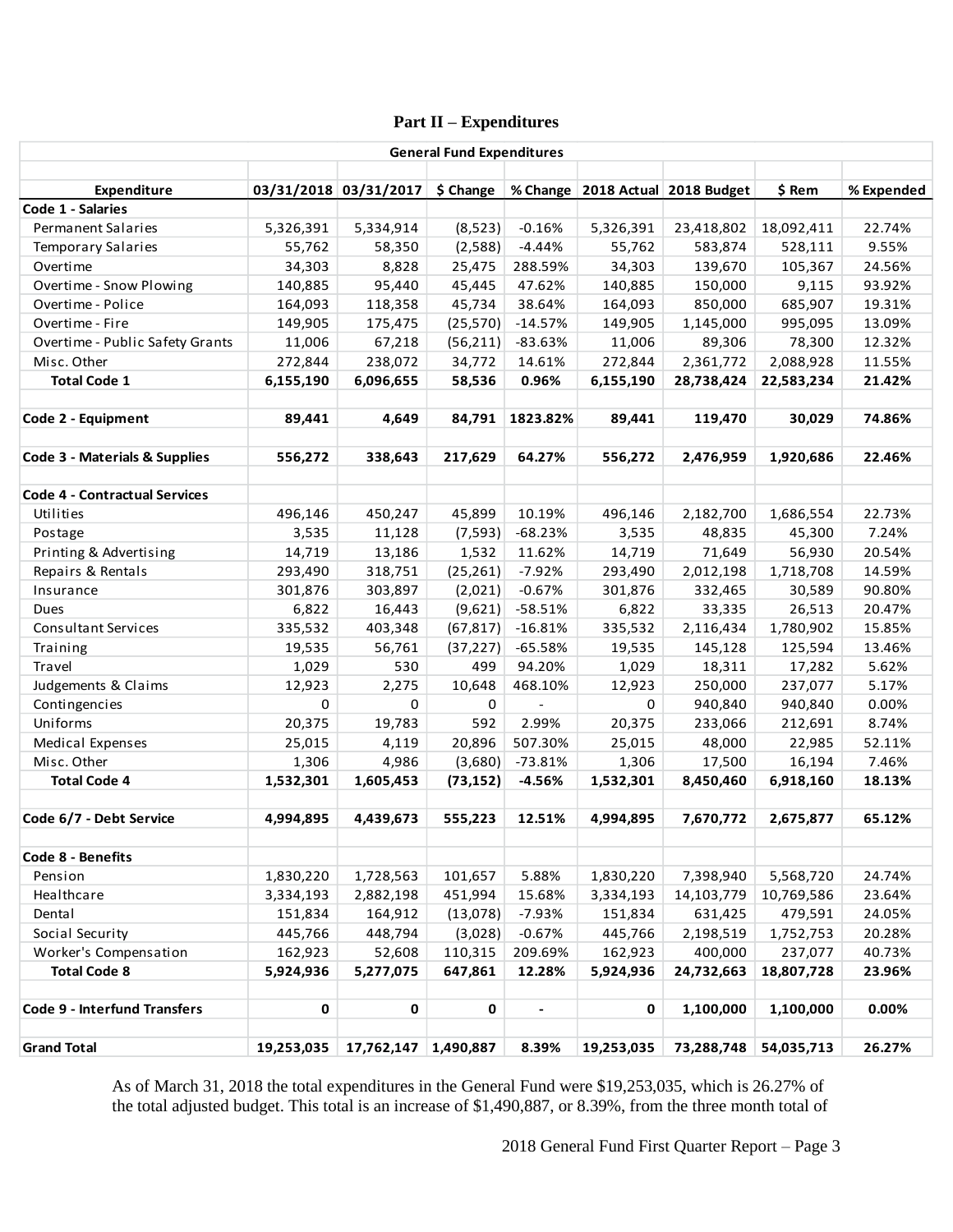2017. While this increase may appear alarming, it is primarily caused by increases in four areas that are outside of discretionary spending expense categories.

The first category that significantly increased from 2017 was health insurance, with a total in 2018 of \$3,334,193. The increase from 2017 is 15.68%, or in excess of \$450,000. A portion of the increase is attributable to the cost of the Empire Medicare Advantage plan cost increases that will significantly decrease with the City switching to Humana as passed by the City Council effective May 1, 2018. The more concerning increase is within the Blue Shield health insurance plan offered to employees and retired employees under the age of 65. The costs have increased based on usage as the plan is self-insured to a limit of \$150,000. The City Comptroller's Office is working closely with Benetech to monitor and track the costs on a monthly basis; however, because it is based on usage, it is difficult to predict the trend that will occur on a month to month basis throughout the fiscal year.

The second category with a significant increase from 2017 is debt service, which totaled \$4,994,895 as of March 31, 2018. The timing and frequency of payments is the reason why 65.12% of the budget has been expended, as the first installment of the MAC debt is made in January of each fiscal year. The total debt service costs, including both principal and interest, increased over \$555,000 from the three month total of 2017. This increase was caused by an increase in both principal and interest costs related to the City's Bond Anticipation Notes (BANs) that were renewed in February. The principal costs increased due to the required payments on City funded projects, specifically for police vehicles, which had a BAN issued in 2015, and the Spring Avenue Bridge project. The payment made on the Spring Avenue Bridge project represents the majority of the local share of the project. The interest costs increased due to the overall size of the issuance that was renewed. As discussed previously the majority of BANs that are issued are for cash flow purposes due to grant funding associated with the projects. The City however budgets for the interest costs related to the debt within the General Fund to allow for the grant funds to be used for the actual project costs and not debt related costs. Inevitably the City would be required to pay the interest costs in some fashion and is easier for cash flow purposes and also budgeting practices to budget for the annual interest costs on the February and August debt issuances.

The third category that increased from 2017 was pension costs, which totaled \$1,830,220 through the first three months of 2018. The costs recorded for 2018 are based on the amount paid for the invoice due February 1, 2018 and the budgeting practices of the City for pension. The increase is caused by an increase in the amount due for the payback of prior year pension deferrals. As previously discussed the payment made in 2018 was the first time the City did not defer any pension costs to future years. Therefore any future increases in costs will be caused by increases in current year expense and not caused by payback of prior year expenses.

The final non-discretionary cost category that increased in 2018 was workers compensation which totaled \$162,923. The cause of the increase was the settlement of a previous expense that the City faced a significant expenditure for.

Permanent salaries decreased slightly from the 2017 three month total in the current year despite raises based on approved union contracts such as the PBA and CSEA for the following reasons:

- 1. Vacancies in City departments such as the City Purchasing Agent.
- 2. The 2018 budget eliminated vacant positions that were filled in the first quarter of 2017 such as a position in the Treasurer's Office.
- 3. An increase in the number of vacancies in the Police Department when compared to the number of vacancies in the department in the first three months of 2017.

Increases in costs relating to regular overtime (exclusive of public safety) and snow plowing overtime both increased when compared to 2017 because of the winter storms experienced throughout the first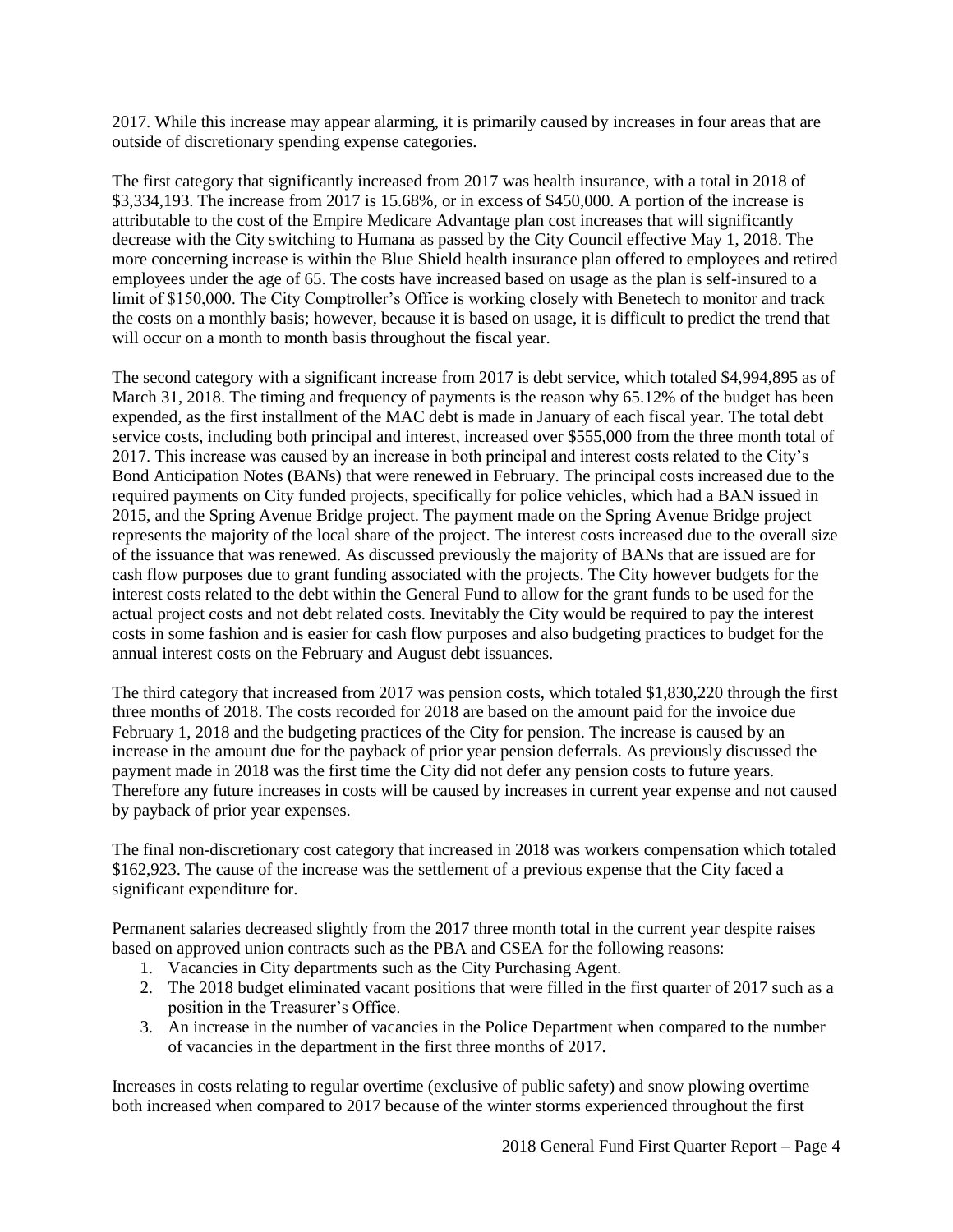quarter of 2018. While the snow plowing overtime costs are separate from regular overtime for tracking and monitoring purposes the regular overtime increased specifically within the Sanitation department form bringing in crews on overtime to ensure the City stayed on schedule with city residential pickup.

Police overtime, as illustrated in the below graph, was \$164,093 at the end of the first quarter in 2018, amounting to 19.31% of the total 2018 budgeted amount. It is important to note that the majority of overtime costs within the Police Department occur during the third and fourth quarters of the fiscal year historically when vacations are more common.

The 2018 total was an increase of 38.64%, or approximately \$45,000, from the three month total of 2017. The increase was primarily caused by an increase in the number of vacant positions within the department in 2018. In the first quarter of 2017 the department was fully staffed whereas in 2018 there were two vacancies in January, three in February and five in March.



Fire overtime, as illustrated in the line graph below, totaled \$149,905 at the end of the first quarter in 2018. This total is 13.09% of the total 2018 budgeted amount. It is important to note that the majority of overtime costs within the Fire Department occur during the third and fourth quarters of the fiscal year historically when vacations are more common.

When comparing the results of 2018 to 2017, the 2018 amount has decreased by approximately \$25,500 or 14.57%. The decrease is caused by a corresponding decrease in the number of vacancies within the department when comparing the two years.



The increase in costs of equipment were for items within the Police and Fire Departments that were authorized to be sent in 2017 but had purchase orders carryover to 2018. This is standard accounting procedure for the City and part of the accounting process.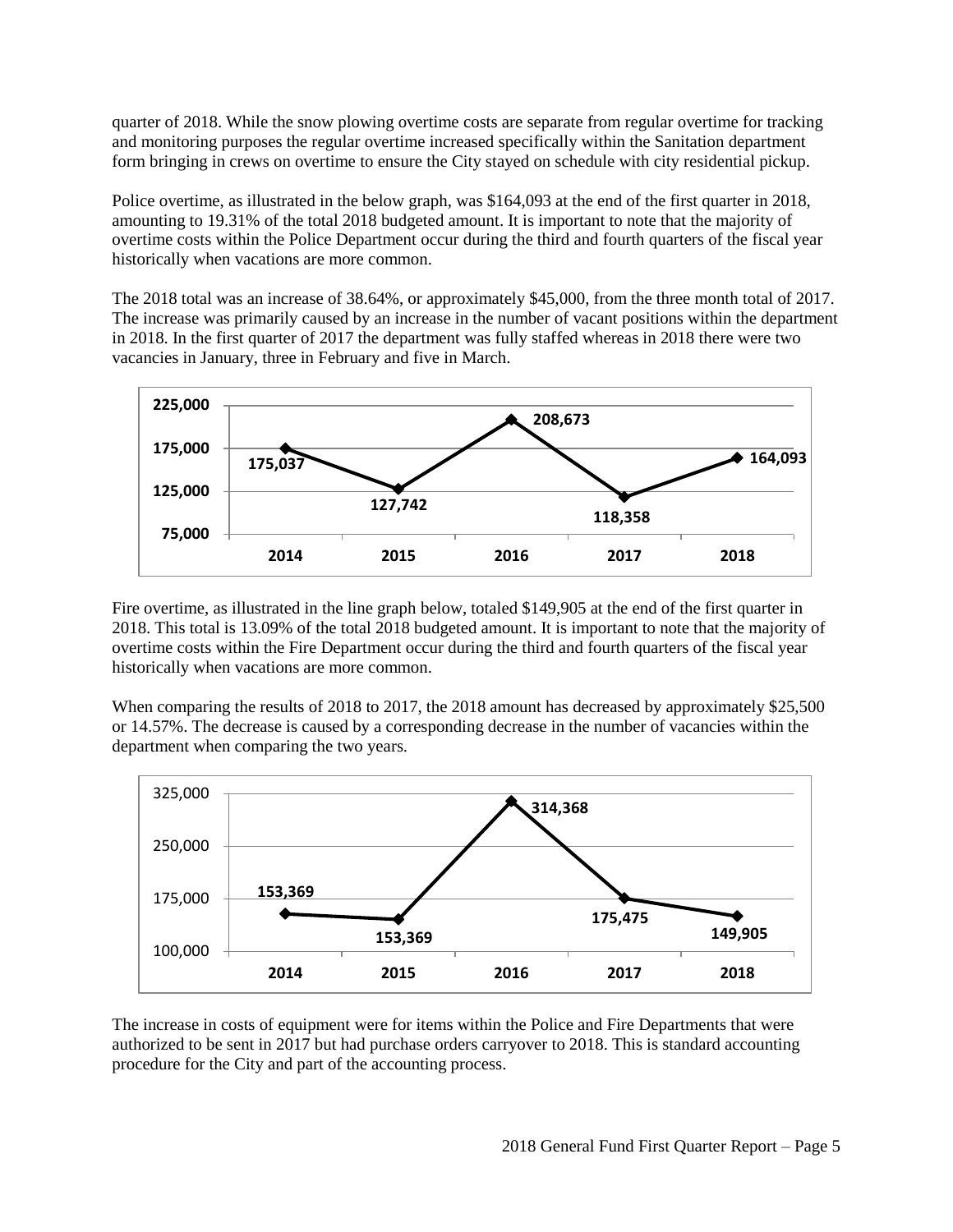Finally the increase in costs relating to Materials & Supplies totaled \$556,272 at the end of the first quarter, which is 22.46% of the total budget for this fiscal year. That costs did increase by approximately \$217,000 caused by the purchase of salt for winter storms and gas, repair and maintenance costs for the City vehicles.

|                     | 2018        | 2017       | <b>Difference</b>           |
|---------------------|-------------|------------|-----------------------------|
| <b>Revenues</b>     | 15,563,268  | 15,707,890 | (144, 622)                  |
|                     |             |            |                             |
| <b>Expenditures</b> | 19,253,035  | 17,762,147 | 1,490,888                   |
|                     |             |            |                             |
| <b>Difference</b>   | (3,689,767) |            | $(2,054,257)$ $(1,635,510)$ |

# **Part III – Conclusion**

The results of the first quarter of 2018 show a greater "deficit" than that of the three month total in 2017; however, the three month results of any fiscal year do not provide a good overall indication of how the City will end the fiscal year. Results are needed from six month totals of revenues and expenditures to begin to provide any indication on how the year will end in the General Fund.

What the first quarter does provide is an indication of areas that the City will need to monitor closely such as health insurance and property tax collections. The City Comptroller's Office, as it historically has, will continue to monitor these areas closely to obtain a clear understanding monthly on how these areas among others is trending for the year.

If you have any questions regarding the information provided in this report please do not hesitate to contact me for answers.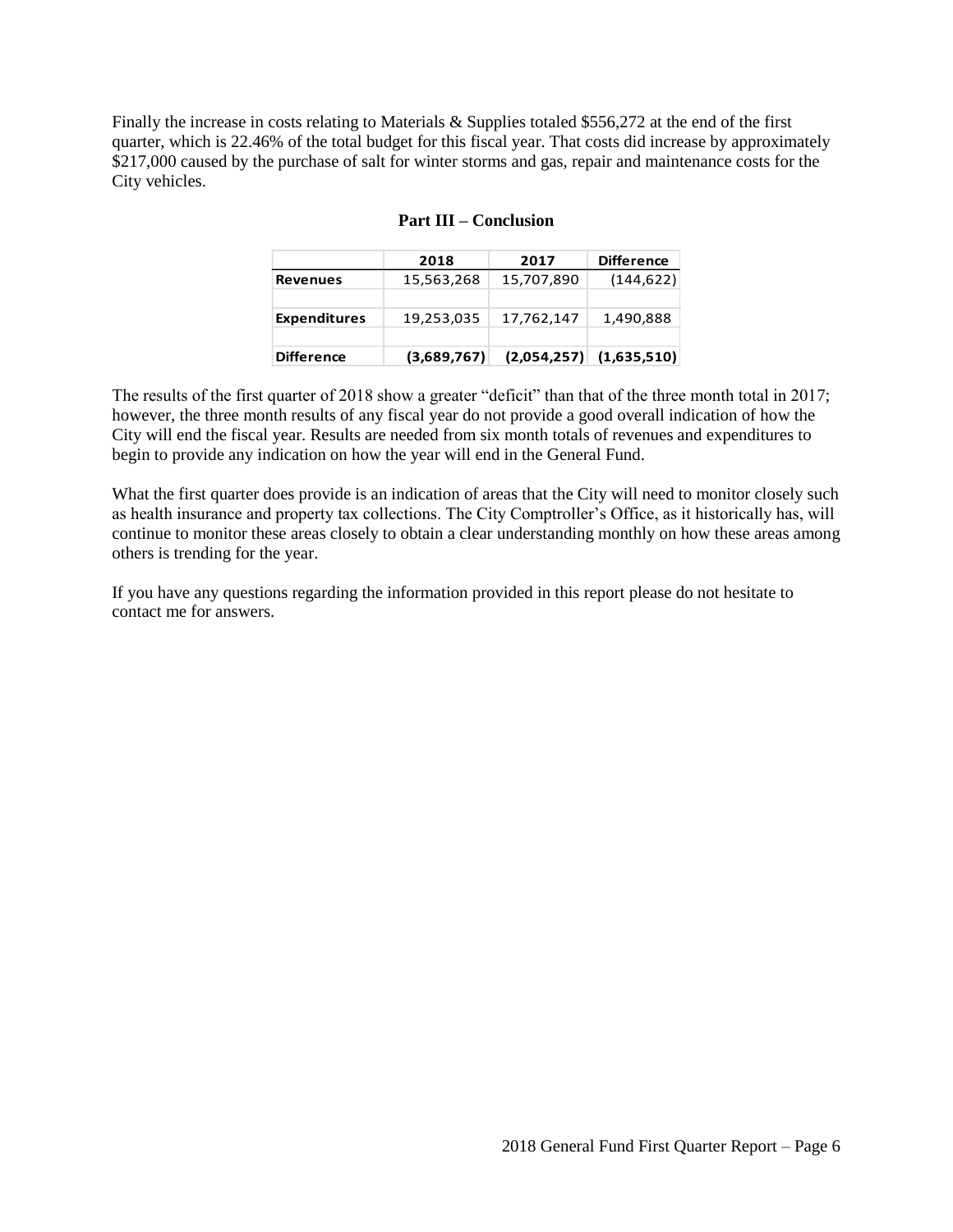**Wm. Patrick Madden** *Mayor*



**Andrew Piotrowski** *Deputy City Comptroller*

**Monica Kurzejeski** *Deputy Mayor*

**Office of the City Comptroller** City Hall 433 River Street – Suite 5001 Troy, New York 12180-3406

**Date:** May 7, 2018

- **To:** Honorable Wm. Patrick Madden City Council Members
- **From:** Andrew Piotrowski Deputy City Comptroller
- **Re:** First Quarter 2018 Financial Report Sewer Fund

### **Part I – Revenues**

| <b>Sewer Fund Revenues</b> |            |            |           |          |             |             |             |            |  |
|----------------------------|------------|------------|-----------|----------|-------------|-------------|-------------|------------|--|
|                            |            |            |           |          |             |             |             |            |  |
| Revenue                    | 03/31/2018 | 03/31/2017 | \$ Change | % Change | 2018 Actual | 2018 Budget | \$ Diff     | % Achieved |  |
| Sewer Rents                | 951.710    | 806,447    | 145.263   | 18.01%   | 951,710     | 4,650,000   | (3,698,290) | 20.47%     |  |
| Sewer Charges              | 140,147    | 39,587     | 100.560   | 254.03%  | 140,147     | 286,852     | (146,705)   | 48.86%     |  |
| Use Of Money & Property    | 126        | 52         | 74        | 143.52%  | 126         | 500         | (374)       | 25.27%     |  |
| Miscellaneous              | 6,803      | 4,633      | 2.170     | 46.85%   | 6,803       | 26.600      | (19,797)    | 25.57%     |  |
| <b>Total</b>               | 1,098,786  | 850,718    | 248.068   | 29.16%   | 1,098,786   | 4.963.952   | (3,865,166) | 22.14%     |  |

Revenues in the Sewer Fund totaled \$1,098,786 at the end of the first quarter in 2018, which represents 20.47% of the budgeted total. In comparison the 2017 revenues totaled \$850,718; therefore the revenues in 2018 have increased by 29.16%.

The principal source of revenue in the Sewer Fund is charges to city residents based on consumption, which totaled \$951,710 in the first three months of 2018. The sewer rate is based on a percentage of the city water rate and in 2017 this rate was increased from 85% to 100% in order to pay for costs related to the Combined Sewer Overflow (CSO) Project. The rate was passed mid-way through the 2017 fiscal year therefore the beginning months of 2017 were billed at 85% of the water rate and then after at the new rate. This is the cause of the increase in revenues from 2017 to 2018 as the current fiscal year has billed entirely at the rate of 100% of the city water rate.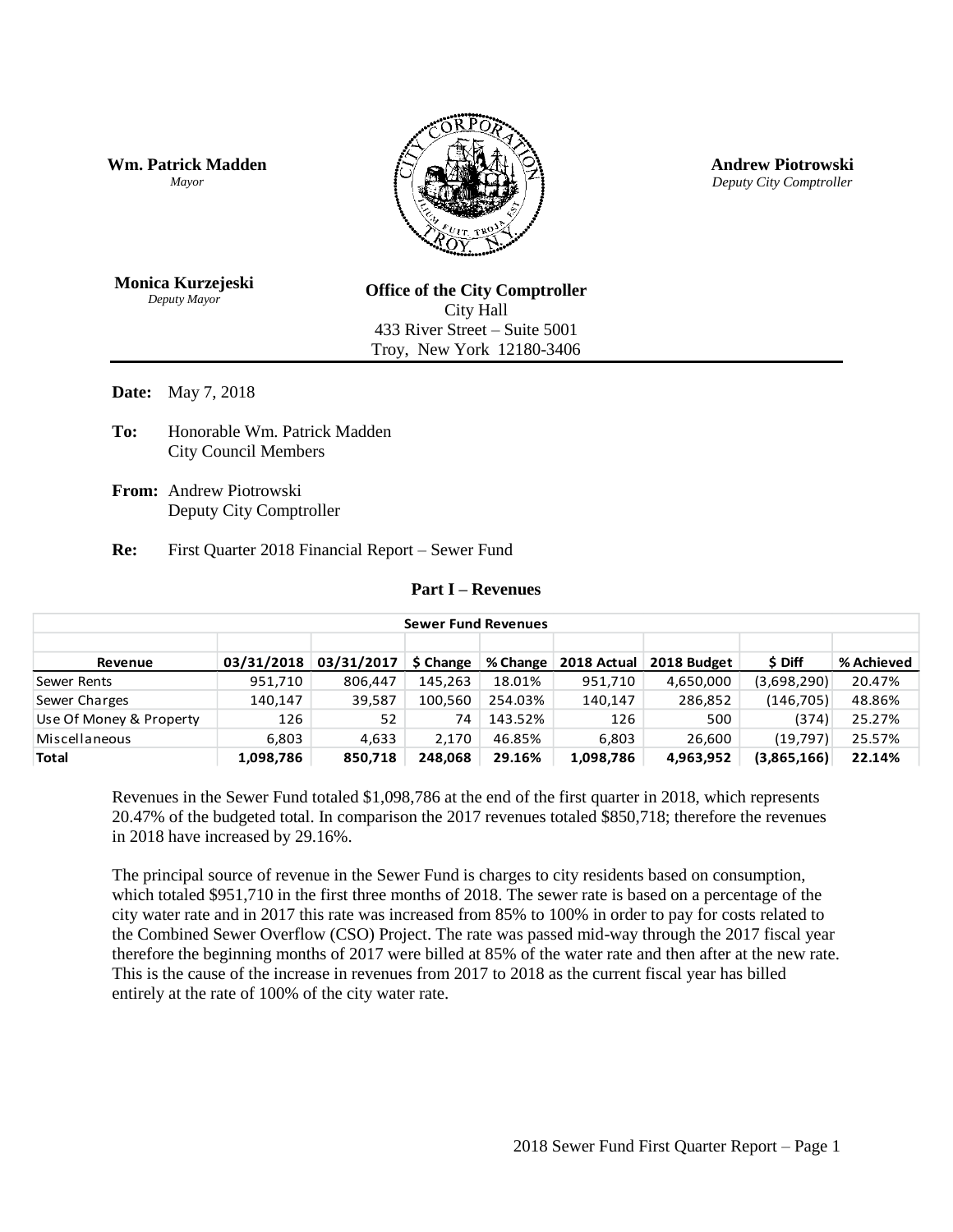# **Part II – Expenditures**

| <b>Sewer Fund Expenditures</b>       |              |                       |             |                |             |             |           |            |
|--------------------------------------|--------------|-----------------------|-------------|----------------|-------------|-------------|-----------|------------|
| Expenditure                          |              | 03/31/2018 03/31/2017 | \$ Change   | % Change       | 2018 Actual | 2018 Budget | \$ Rem    | % Expended |
| Code 1 - Salaries                    |              |                       |             |                |             |             |           |            |
| <b>Permanent Salaries</b>            | 162,494      | 136,357               | 26,137      | 19.17%         | 162,494     | 813,258     | 650,764   | 19.98%     |
| Temporary Salaries                   | 4,800        | 1,080                 | 3,720       | 344.44%        | 4,800       | 32,500      | 27,700    | 14.77%     |
| Overtime                             | 17,603       | 13,627                | 3,976       | 29.18%         | 17,603      | 90,000      | 72,397    | 19.56%     |
| Misc. Other                          | $\Omega$     | 688                   | (688)       | $-100.00\%$    | $\Omega$    | 17,500      | 17,500    | 0.00%      |
| <b>Total Code 1</b>                  | 184,897      | 151,752               | 33,146      | 21.84%         | 184,897     | 953,258     | 768,361   | 19.40%     |
| Code 2 - Equipment                   | 0            | $\mathbf{0}$          | 0           | $\blacksquare$ | 0           | 33,888      | 33,888    | 0.00%      |
| Code 3 - Materials & Supplies        | 17,375       | 17,899                | (524)       | $-2.93%$       | 17,375      | 294,457     | 277,082   | 5.90%      |
| <b>Code 4 - Contractual Services</b> |              |                       |             |                |             |             |           |            |
| Utilities                            | 1,834        | 1,755                 | 79          | 4.53%          | 1,834       | 15,860      | 14,026    | 11.56%     |
| Repairs & Rentals                    | 9,000        | 125                   | 8,875       | 7100.00%       | 9,000       | 77,058      | 68,058    | 11.68%     |
| Insurance                            | 15,094       | 15,083                | 10          | 0.07%          | 15,094      | 16,623      | 1,529     | 90.80%     |
| <b>Consultant Services</b>           | 1,077        | 960                   | 117         | 12.17%         | 1,077       | 314,820     | 313,743   | 0.34%      |
| Training                             | 0            | 0                     | $\mathbf 0$ | $\blacksquare$ | 0           | 10,000      | 10,000    | 0.00%      |
| Judgments & Claims                   | $\mathbf{0}$ | $\Omega$              | $\Omega$    | $\blacksquare$ | $\Omega$    | 50,296      | 50,296    | 0.00%      |
| Uniforms                             | 2,985        | 961                   | 2,024       | 210.65%        | 2,985       | 8,500       | 5,515     | 35.11%     |
| Due To Other Funds                   | 119,833      | 119,833               | $\Omega$    | 0.00%          | 119,833     | 479,332     | 359,499   | 25.00%     |
| <b>Total Code 4</b>                  | 149,822      | 138,717               | 11,106      | 8.01%          | 149,822     | 972,489     | 822,666   | 15.41%     |
| Code 6/7 - Debt Service              | 0            | 0                     | 0           |                | 0           | 74,763      | 74,763    | 0.00%      |
| Code 8 - Benefits                    |              |                       |             |                |             |             |           |            |
| Pension                              | 40,159       | 45,303                | (5, 144)    | $-11.35%$      | 40,159      | 155,791     | 115,632   | 25.78%     |
| Healthcare                           | 67,802       | 70,509                | (2,707)     | $-3.84%$       | 67,802      | 286,981     | 219,179   | 23.63%     |
| Dental                               | 3,514        | 4,206                 | (692)       | $-16.44%$      | 3,514       | 14,614      | 11,100    | 24.05%     |
| Social Security                      | 13,678       | 11,273                | 2,405       | 21.33%         | 13,678      | 72,924      | 59,246    | 18.76%     |
| Worker's Compensation                | 13,319       | 7,637                 | 5,682       | 74.41%         | 13,319      | 30,000      | 16,681    | 44.40%     |
| <b>Total Code 8</b>                  | 138,472      | 138,927               | (455)       | $-0.33%$       | 138,472     | 560,310     | 421,838   | 24.71%     |
| <b>Code 9 - Interfund Transfers</b>  | 0            | 0                     | 0           | $\blacksquare$ | 0           | 2,142,863   | 2,142,863 | 0.00%      |
| <b>Grand Total</b>                   | 490,567      | 447,295               | 43,273      | 9.67%          | 490,567     | 5,032,028   | 4,541,461 | 9.75%      |

Expenditures in the Sewer Fund totaled \$490,567 in the first quarter of 2018, an increase of \$43,273 or 9.67% from that of 2017. When comparing the first quarter results to the overall Sewer Fund budget, 9.75% of the total expenditures have been recognized.

When looking at the individual line items within the Sewer Fund the vast majority have not experienced a material increase or decrease in comparison to 2017.

There was an increase in Permanent Salaries in the Sewer Fund which is primarily caused by the wage increase included in the settlement of the outstanding CSEA union contract.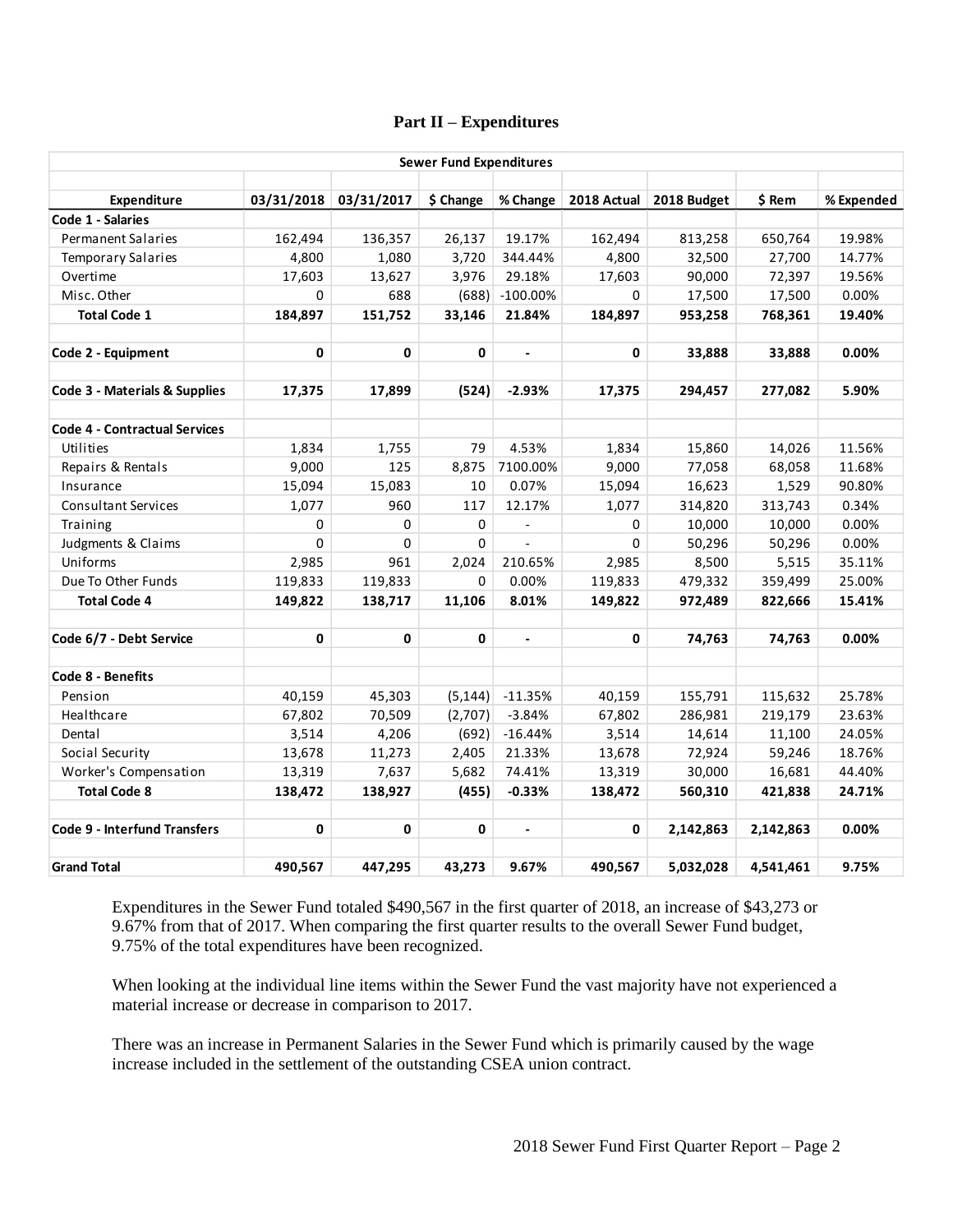An increase in Repairs & Rentals was attributable to the rental of machinery to be used throughout the winter months in the department.

The principal expenditure in the department is the annual transfer to the Capital Projects Fund for the Combined Sewer Overflow (CSO) Project. As discussed with the City Council this transfer will be recorded at the end of the 2018 fiscal year pursuant to the fund balance policy passed in March 2018. The amount of the transfer will be based on actual revenues and operating expenditures within the Sewer Fund.

|                     | 2018      | 2017    | <b>Difference</b> |
|---------------------|-----------|---------|-------------------|
| <b>Revenues</b>     | 1,098,786 | 850,718 | 248,068           |
|                     |           |         |                   |
| <b>Expenditures</b> | 490,567   | 447,295 | 43,272            |
|                     |           |         |                   |
| <b>Difference</b>   | 608,219   | 403,423 | 204,796           |

The Sewer Fund has a surplus of \$608,219 as of March 31, 2018, an increase of \$204,796 from 2017. The cause of this increase is attributable to the increase in sewer rents to city residents and the rate increase passed in 2017.

It is important to note that the Sewer Fund will show a surplus throughout the fiscal year because the transfer to the Capital Projects Fund will not occur until the 2018 year-end reconciliation.

If you have any questions regarding the information provided in this report please do not hesitate to contact me for answers.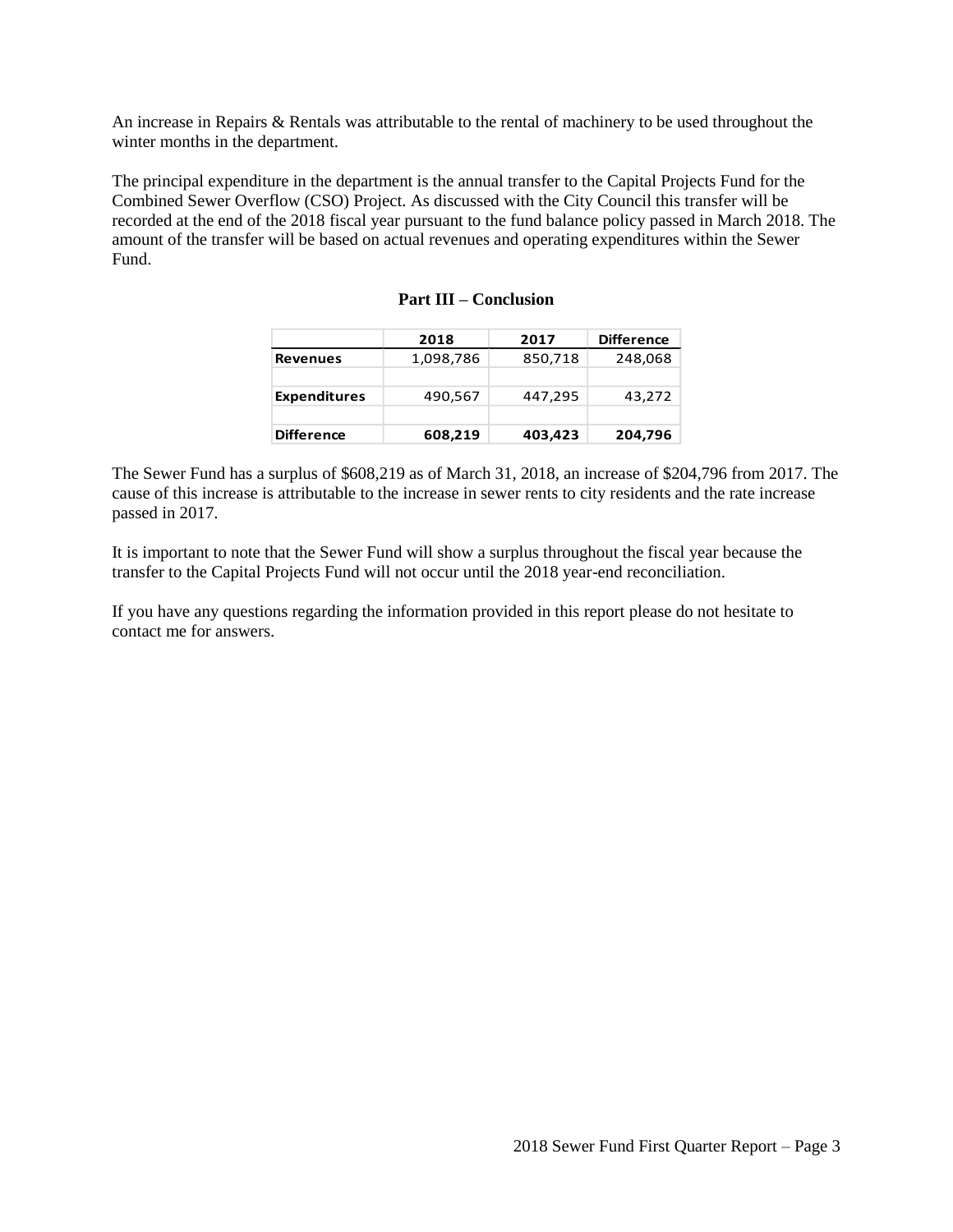**Wm. Patrick Madden** *Mayor*



**Andrew Piotrowski** *Deputy City Comptroller*

**Monica Kurzejeski** *Deputy Mayor*

**Office of the City Comptroller** City Hall 433 River Street – Suite 5001 Troy, New York 12180-3406

**Date:** May 7, 2018

- **To:** Honorable Wm. Patrick Madden City Council Members
- **From:** Andrew Piotrowski Deputy City Comptroller
- **Re:** First Quarter 2018 Financial Report Water Fund

## **Part I – Revenues**

| <b>Water Fund Revenues</b>           |            |            |           |                          |           |                         |                |            |
|--------------------------------------|------------|------------|-----------|--------------------------|-----------|-------------------------|----------------|------------|
| Revenue                              | 03/31/2018 | 03/31/2017 | \$ Change | % Change                 |           | 2018 Actual 2018 Budget | \$ Diff        | % Achieved |
| City Water Sales                     | 960,358    | 955,790    | 4.568     | 0.48%                    | 960,358   | 4,650,000               | (3,689,642)    | 20.65%     |
| <b>Outside Community Water Sales</b> | 578,830    | 703,898    | (125,068) | $-17.77\%$               | 578,830   | 7,587,000               | (7,008,170)    | 7.63%      |
| <b>Unmetered Sales</b>               | 78,154     | 61,810     | 16.344    | 26.44%                   | 78,154    | 275,000                 | (196, 846)     | 28.42%     |
| Use Of Money & Property              | 90,220     | 80,175     | 10,045    | 12.53%                   | 90,220    | 210,000                 | (119,780)      | 42.96%     |
| Permits                              | 2,340      | 2,450      | (110)     | -4.49%                   | 2,340     | 12,000                  | (9,660)        | 19.50%     |
| Sale Of Property                     | 3,700      | 1,438      | 2,262     | 100.00%                  | 3,700     | 51,000                  | (47,300)       | 7.25%      |
| Miscellaneous                        | 27,310     | 22,935     | 4,375     | 19.08%                   | 27,310    | 91,000                  | (63, 690)      | 30.01%     |
| Interfund Revenues                   | 81,750     | 81,750     | 0         | 0.00%                    | 81,750    | 327,000                 | (245, 250)     | 25.00%     |
| Appropriated Fund Balance            | 0          | 0          | 0         | $\overline{\phantom{a}}$ | 0         | 1,495,000               | (1,495,000)    | $0.00\%$   |
| <b>Total</b>                         | 1,822,662  | 1,910,247  | (87, 585) | $-4.58%$                 | 1,822,662 | 14,698,000              | (12, 875, 338) | 12.40%     |

Revenues in the Water Fund totaled \$1,822,662 in the first quarter of 2018, representative of 12.40% of the 2018 budgeted total. In comparison to the 2017 first quarter results of \$1,910,247, 2018 has decreased by 4.58%

Water Fund revenues to city residents totaled \$960,358 at the end of the first quarter in 2018, which is 20.65% of the budgeted total. In comparison to the three month total of 2017, the total is almost identical in each of the years.

Revenue from outside communities decreased by 17.77% from 2017, with a three month total in 2018 of \$578,830, or 7.63% of the total amount budgeted. The primary cause for the decrease is decreased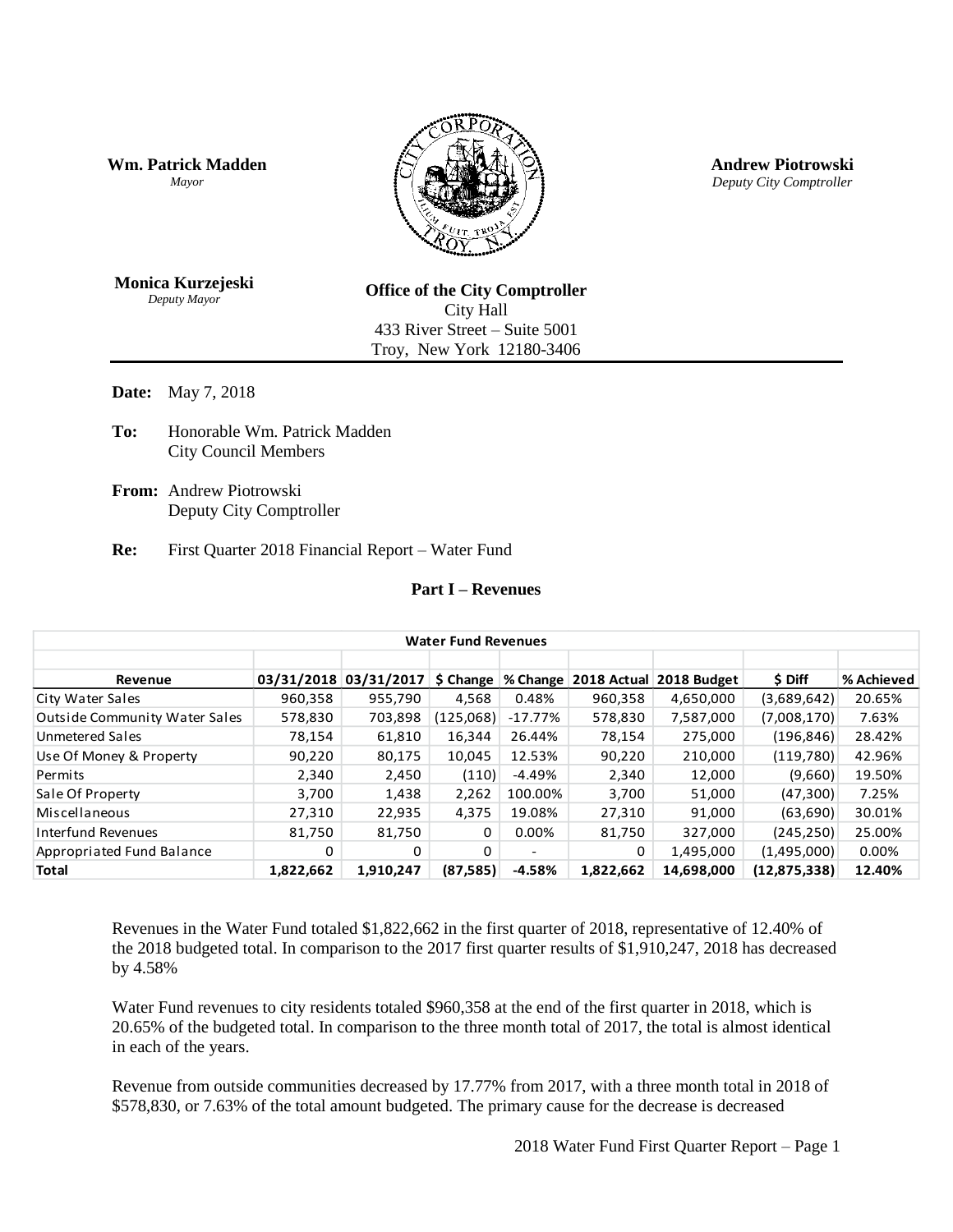consumption from year to year in one of the outside communities. The low percentage of budget recognized is caused by only two communities being billed in the first quarter. The majority of communities are billed twice per year, once in the second quarter and the second in the fourth quarter.

The revenues budgeted from Appropriated Fund Balance are for the 2018 Water Fund Capital Plan. The revenue will be recorded as expenditures are incurred for the project.

| <b>Water Fund Expenditures</b>       |            |            |           |                |             |             |            |            |
|--------------------------------------|------------|------------|-----------|----------------|-------------|-------------|------------|------------|
| Expenditure                          | 03/31/2018 | 03/31/2017 | \$ Change | % Change       | 2018 Actual | 2018 Budget | \$ Rem     | % Expended |
| Code 1 - Salaries                    |            |            |           |                |             |             |            |            |
| <b>Permanent Salaries</b>            | 574,767    | 581,266    | (6, 499)  | $-1.12%$       | 574,767     | 3,019,034   | 2,444,267  | 19.04%     |
| <b>Temporary Salaries</b>            | $\Omega$   | 4,350      | (4,350)   | 100.00%        | $\Omega$    | 62,500      | 62,500     | 0.00%      |
| Overtime                             | 50,990     | 26,432     | 24,558    | 92.91%         | 50,990      | 205,500     | 154,510    | 24.81%     |
| Misc Other                           | 1,104      | 3,227      | (2, 123)  | $-65.78%$      | 1,104       | 76,332      | 75,228     | 1.45%      |
| <b>Total Code 1</b>                  | 626,862    | 615,276    | 11,586    | 1.88%          | 626,862     | 3,363,366   | 2,736,504  | 18.64%     |
| Code 2 - Equipment                   | 2,810      | 4,947      | (2, 137)  | -43.20%        | 2,810       | 57,810      | 55,000     | 4.86%      |
| Code 3 - Materials & Supplies        | 213,956    | 207,569    | 6,387     | 3.08%          | 213,956     | 2,061,779   | 1,847,824  | 10.38%     |
| <b>Code 4 - Contractual Services</b> |            |            |           |                |             |             |            |            |
| Utilities                            | 104,248    | 86,240     | 18,008    | 20.88%         | 104,248     | 428,265     | 324,017    | 24.34%     |
| Postage                              | 5,266      | 5,435      | (169)     | $-3.11%$       | 5,266       | 31,500      | 26,234     | 16.72%     |
| Printing & Advertising               | 183        | 83         | 99        | 118.94%        | 183         | 7,000       | 6,817      | 2.61%      |
| Repairs & Rentals                    | 9,924      | 9,699      | 225       | 2.32%          | 9,924       | 84,000      | 74,076     | 11.81%     |
| Insurance                            | 60,375     | 60,333     | 42        | 0.07%          | 60,375      | 67,491      | 7,116      | 89.46%     |
| Dues                                 | 0          | 113        | (113)     | $-100.00%$     | $\mathbf 0$ | 6,000       | 6,000      | 0.00%      |
| <b>Consultant Services</b>           | 9,265      | 18,445     | (9, 181)  | $-49.77%$      | 9,265       | 101,042     | 91,777     | 9.17%      |
| Training                             | 1,500      | 686        | 814       | 118.66%        | 1,500       | 14,600      | 13,100     | 10.27%     |
| Travel                               | 0          | 0          | $\Omega$  |                | $\mathbf 0$ | 2,250       | 2,250      | 0.00%      |
| Uniforms                             | 7,437      | 4,265      | 3,171     | 74.36%         | 7,437       | 31,500      | 24,063     | 23.61%     |
| Misc Other                           | 669,934    | 659,489    | 10,445    | 1.58%          | 669,934     | 4,517,575   | 3,847,641  | 14.83%     |
| <b>Total Code 4</b>                  | 868,131    | 844,788    | 23,342    | 2.76%          | 868,131     | 5,291,223   | 4,423,092  | 16.41%     |
| Code 6/7 - Debt Service              | 91,683     | 92,669     | (986)     | $-1.06%$       | 91,683      | 563,745     | 472,062    | 16.26%     |
| Code 8 - Benefits                    |            |            |           |                |             |             |            |            |
| Pension                              | 143,969    | 161,004    | (17, 034) | $-10.58%$      | 143,969     | 558,503     | 414,534    | 25.78%     |
| Healthcare                           | 231,851    | 215,881    | 15,970    | 7.40%          | 231,851     | 981,342     | 749,491    | 23.63%     |
| Dental                               | 11,492     | 13,279     | (1,787)   | $-13.46%$      | 11,492      | 47,791      | 36,299     | 24.05%     |
| Social Security                      | 45,959     | 45,377     | 582       | 1.28%          | 45,959      | 257,298     | 211,339    | 17.86%     |
| Workers' Compensation                | 12,885     | 4,475      | 8,410     | 187.93%        | 12,885      | 28,000      | 15,115     | 46.02%     |
| <b>Total Code 8</b>                  | 446,157    | 440,016    | 6,141     | 1.40%          | 446,157     | 1,872,934   | 1,426,777  | 23.82%     |
| <b>Code 9 - Interfund Transfers</b>  | 0          | 0          | 0         | $\blacksquare$ | 0           | 1,495,000   | 1,495,000  | $0.00\%$   |
| <b>Grand Total</b>                   | 2,249,598  | 2,205,264  | 44,334    | 2.01%          | 2,249,598   | 14,705,857  | 12,456,259 | 15.30%     |

#### **Part II - Expenditures**